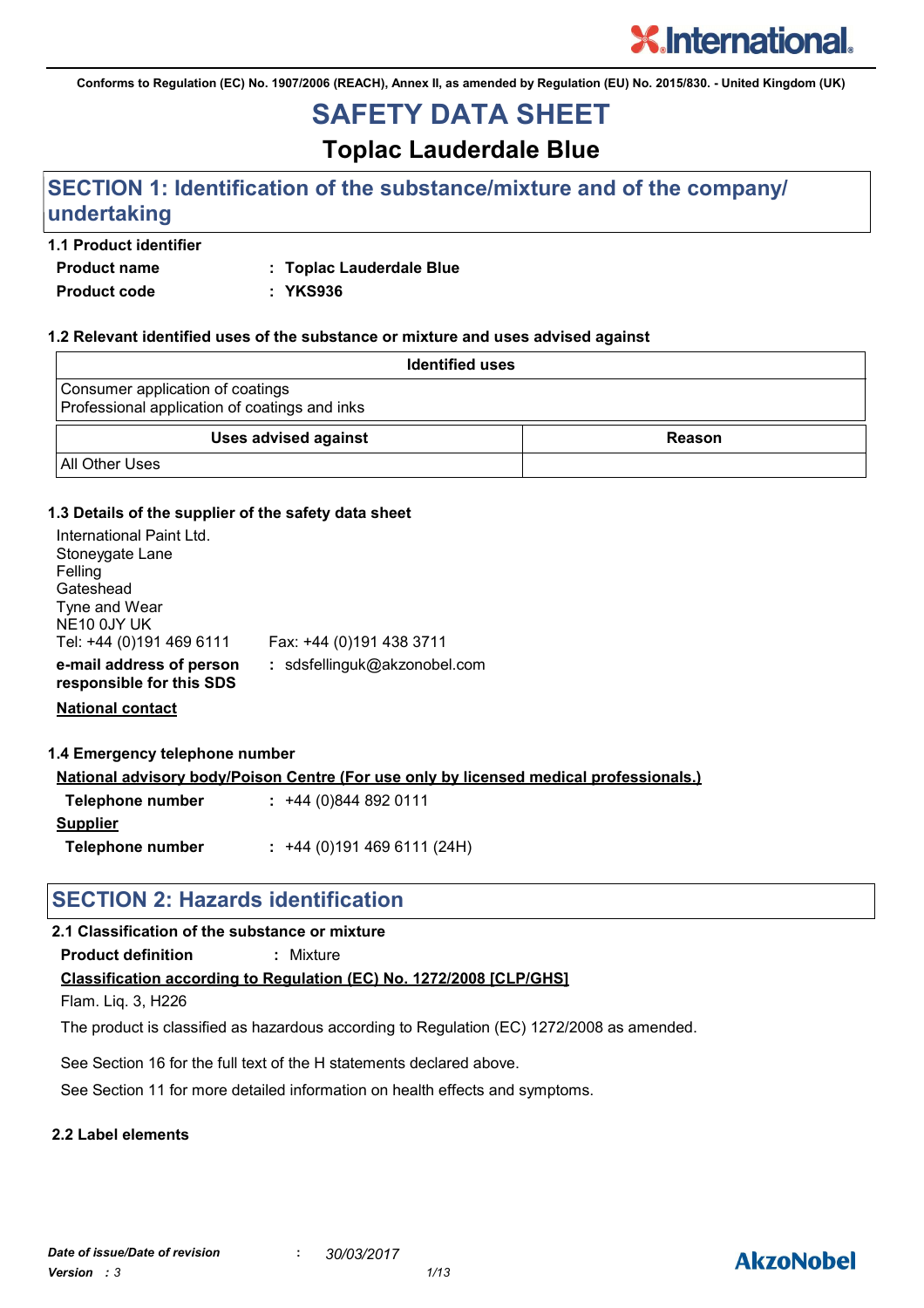### **SECTION 2: Hazards identification**

| <b>Hazard pictograms</b> |  |
|--------------------------|--|
|--------------------------|--|

| W |
|---|
|---|

| <b>Signal word</b>                                                                                                                                       | : Warning                                                                                                                                                |
|----------------------------------------------------------------------------------------------------------------------------------------------------------|----------------------------------------------------------------------------------------------------------------------------------------------------------|
| <b>Hazard statements</b>                                                                                                                                 | : Flammable liquid and vapour.                                                                                                                           |
| <b>Precautionary statements</b>                                                                                                                          |                                                                                                                                                          |
| General                                                                                                                                                  | : Read label before use. Keep out of reach of children. If medical advice is needed,<br>have product container or label at hand.                         |
| <b>Prevention</b>                                                                                                                                        | : Wear protective gloves. Wear eye or face protection. Keep away from heat, hot<br>surfaces, sparks, open flames and other ignition sources. No smoking. |
| <b>Response</b>                                                                                                                                          | : IF ON SKIN (or hair): Take off immediately all contaminated clothing. Rinse skin<br>with water or shower.                                              |
| <b>Storage</b>                                                                                                                                           | $:$ Keep cool.                                                                                                                                           |
| <b>Disposal</b>                                                                                                                                          | : Dispose of contents and container in accordance with all local, regional, national<br>and international regulations.                                   |
| <b>Supplemental label</b><br>elements                                                                                                                    | : Contains 2-butanone oxime. May produce an allergic reaction. Repeated exposure<br>may cause skin dryness or cracking.                                  |
|                                                                                                                                                          | Wear appropriate respirator when ventilation is inadequate.                                                                                              |
| <b>Annex XVII - Restrictions</b><br>on the manufacture,<br>placing on the market and<br>use of certain dangerous<br>substances, mixtures and<br>articles | : Not applicable.                                                                                                                                        |

**Other hazards which do : not result in classification** : None known. **2.3 Other hazards**

### **SECTION 3: Composition/information on ingredients**

**3.2 Mixtures :** Mixture

| <b>Product/ingredient</b><br>name                                     | <b>Identifiers</b>                                                                     | $%$ by<br>weight | <b>Classification</b><br><b>Regulation (EC) No.</b><br>1272/2008 [CLP]               | <b>Nota</b><br>(s) | <b>Type</b> |
|-----------------------------------------------------------------------|----------------------------------------------------------------------------------------|------------------|--------------------------------------------------------------------------------------|--------------------|-------------|
| Naphtha (petroleum),<br>hydrotreated heavy                            | REACH#:<br>01-2119486659-16<br>EC: 265-150-3<br>CAS: 64742-48-9<br>Index: 649-327-00-6 | $≥25 - ≤50$      | Asp. Tox. 1, H304<br><b>EUH066</b>                                                   | P                  | [1] [2]     |
| 2-ethylhexanoic acid,<br>zirconium salt                               | REACH#:<br>01-2119979088-21<br>EC: 245-018-1<br>CAS: 22464-99-9                        | ≤1               | Repr. 2, H361fd (Fertility and<br>Unborn child) (oral)                               |                    | [1] [2]     |
| 2-butanone oxime                                                      | REACH#:<br>01-2119539477-28<br>EC: 202-496-6<br>CAS: 96-29-7<br>Index: 616-014-00-0    | ≤ $0.3$          | Acute Tox. 4, H312<br>Eye Dam. 1, H318<br><b>Skin Sens. 1, H317</b><br>Carc. 2, H351 |                    | $[1]$       |
| 2-ethylhexanoic acid,<br>manganese salt                               | EC: 240-085-3<br>CAS: 15956-58-8                                                       | ≤ $0.3$          | Eye Irrit. 2, H319<br>Repr. 2, H361fd (Fertility and                                 |                    | [1] [2]     |
| Date of issue/Date of revision<br>30/03/2017<br>÷<br><b>AkzoNobel</b> |                                                                                        |                  |                                                                                      |                    |             |

*Version : 3 2/13*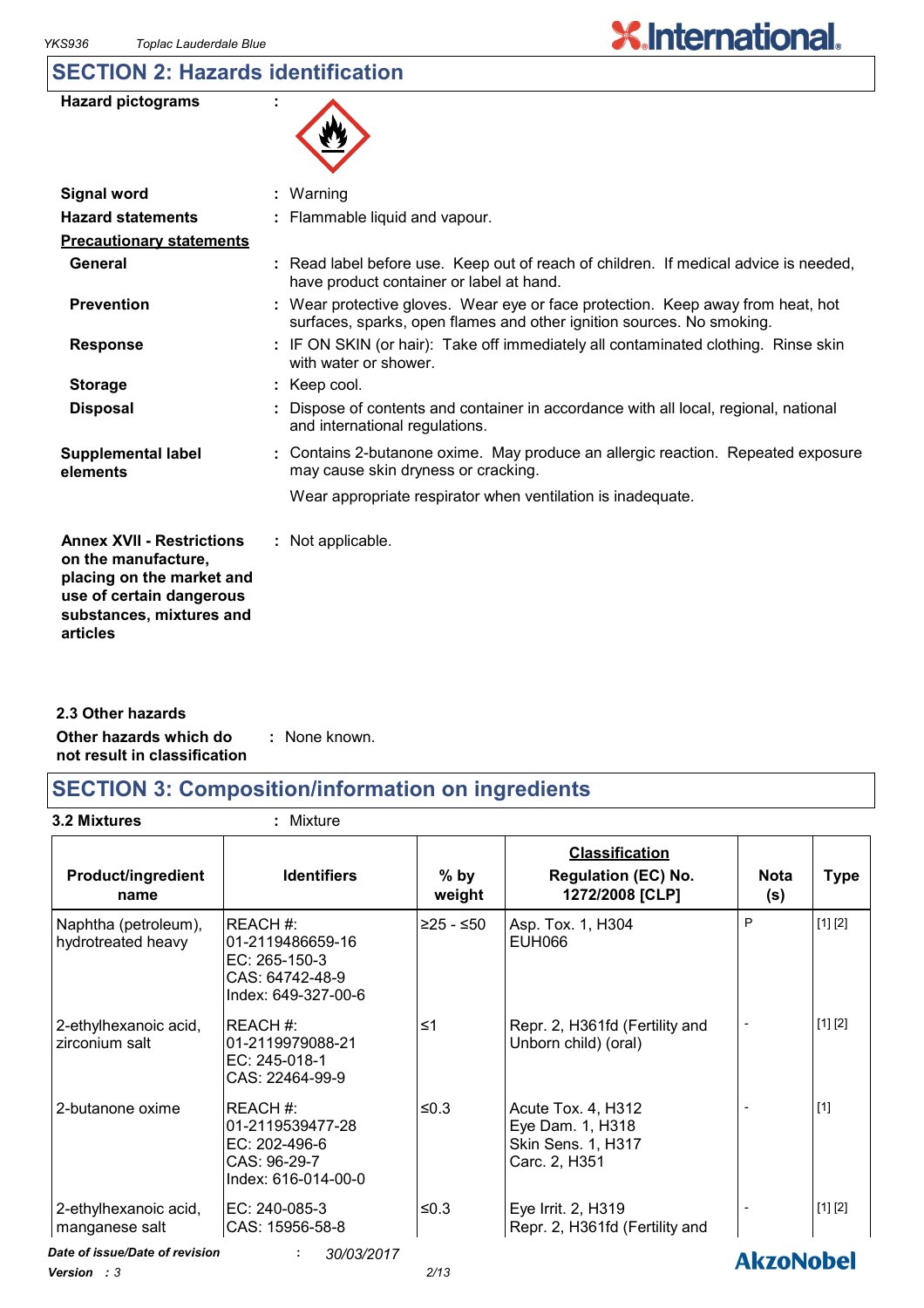### **SECTION 3: Composition/information on ingredients**

|  | Unborn child) (oral)<br>STOT SE 2, H371 (oral)<br>Aquatic Chronic 2, H411     |  |
|--|-------------------------------------------------------------------------------|--|
|  | See Section 16 for the<br>full text of the H<br>statements declared<br>above. |  |

**X.International.** 

There are no additional ingredients present which, within the current knowledge of the supplier and in the concentrations applicable, are classified as hazardous to health or the environment, are PBTs or vPvBs or have been assigned a workplace exposure limit and hence require reporting in this section.

Type

- [1] Substance classified with a health or environmental hazard
- [2] Substance with a workplace exposure limit
- [3] Substance meets the criteria for PBT according to Regulation (EC) No. 1907/2006, Annex XIII
- [4] Substance meets the criteria for vPvB according to Regulation (EC) No. 1907/2006, Annex XIII
- [5] Substance of equivalent concern

Occupational exposure limits, if available, are listed in Section 8.

| <b>Nota</b> |
|-------------|
|             |

### **SECTION 4: First aid measures**

#### **4.1 Description of first aid measures**

| General                               | : In all cases of doubt, or when symptoms persist, seek medical attention. Never give<br>anything by mouth to an unconscious person. If unconscious, place in recovery<br>position and seek medical advice. |
|---------------------------------------|-------------------------------------------------------------------------------------------------------------------------------------------------------------------------------------------------------------|
| Eye contact                           | : Remove contact lenses, irrigate copiously with clean, fresh water, holding the<br>eyelids apart for at least 10 minutes and seek immediate medical advice.                                                |
| <b>Inhalation</b>                     | : Remove to fresh air. Keep person warm and at rest. If not breathing, if breathing is<br>irregular or if respiratory arrest occurs, provide artificial respiration or oxygen by<br>trained personnel.      |
| <b>Skin contact</b>                   | : Remove contaminated clothing and shoes. Wash skin thoroughly with soap and<br>water or use recognised skin cleanser. Do NOT use solvents or thinners.                                                     |
| Ingestion                             | : If swallowed, seek medical advice immediately and show the container or label.<br>Keep person warm and at rest. Do NOT induce vomiting.                                                                   |
| <b>Protection of first-aiders</b>     | : No action shall be taken involving any personal risk or without suitable training. It<br>may be dangerous to the person providing aid to give mouth-to-mouth resuscitation.                               |
|                                       | 4.2 Most important symptoms and effects, both acute and delayed                                                                                                                                             |
| <b>Potential acute health effects</b> |                                                                                                                                                                                                             |
| Eye contact                           | : No known significant effects or critical hazards.                                                                                                                                                         |
| <b>Inhalation</b>                     | : Exposure to decomposition products may cause a health hazard. Serious effects<br>may be delayed following exposure.                                                                                       |
| <b>Skin contact</b>                   | : Defatting to the skin. May cause skin dryness and irritation.                                                                                                                                             |
| Ingestion                             | : No known significant effects or critical hazards.                                                                                                                                                         |
| Over-exposure signs/symptoms          |                                                                                                                                                                                                             |
| Eye contact                           | : No specific data.                                                                                                                                                                                         |
| <b>Inhalation</b>                     | : Adverse symptoms may include the following:<br>headache                                                                                                                                                   |

**Skin contact** headache drowsiness/fatigue dizziness/vertigo muscle weakness unconsciousness Adverse symptoms may include the following: **:** irritation dryness cracking *Date of issue/Date of revision* **:** *30/03/2017 Version : 3 3/13*

**AkzoNobel**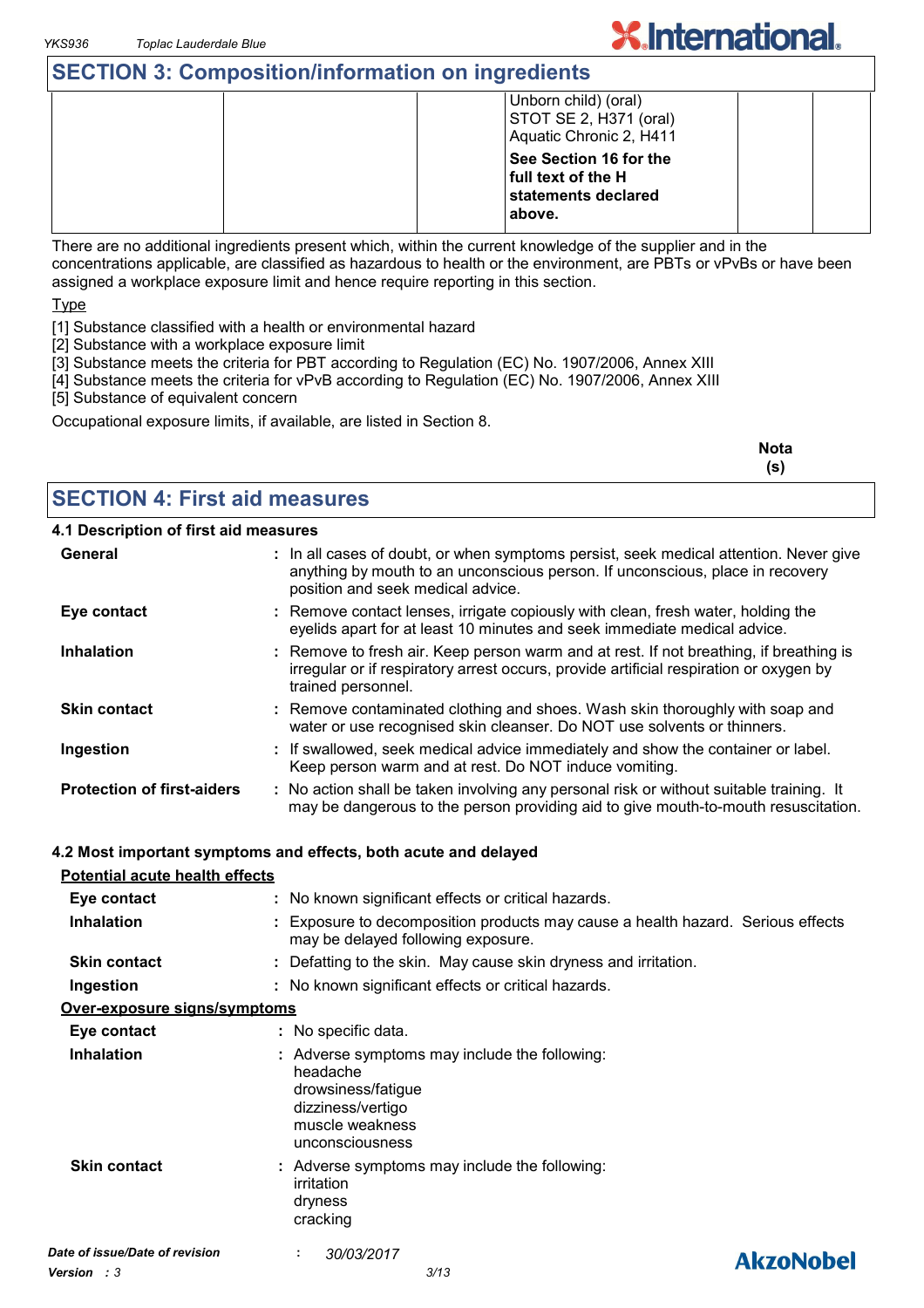| <b>SECTION 4: First aid measures</b>                              |                                                                                                                                                                                                                                                                                                                                                                       |
|-------------------------------------------------------------------|-----------------------------------------------------------------------------------------------------------------------------------------------------------------------------------------------------------------------------------------------------------------------------------------------------------------------------------------------------------------------|
| Ingestion                                                         | : No specific data.                                                                                                                                                                                                                                                                                                                                                   |
|                                                                   | 4.3 Indication of any immediate medical attention and special treatment needed                                                                                                                                                                                                                                                                                        |
| Notes to physician                                                | : In case of inhalation of decomposition products in a fire, symptoms may be delayed.<br>The exposed person may need to be kept under medical surveillance for 48 hours.                                                                                                                                                                                              |
| <b>Specific treatments</b>                                        | : No specific treatment.                                                                                                                                                                                                                                                                                                                                              |
| <b>SECTION 5: Firefighting measures</b>                           |                                                                                                                                                                                                                                                                                                                                                                       |
| 5.1 Extinguishing media<br><b>Suitable extinguishing</b><br>media | : Use dry chemical, $CO2$ , water spray (fog) or foam.                                                                                                                                                                                                                                                                                                                |
| Unsuitable extinguishing<br>media                                 | : Do not use water jet.                                                                                                                                                                                                                                                                                                                                               |
|                                                                   | 5.2 Special hazards arising from the substance or mixture                                                                                                                                                                                                                                                                                                             |
| <b>Hazards from the</b><br>substance or mixture                   | : Flammable liquid and vapour. In a fire or if heated, a pressure increase will occur<br>and the container may burst, with the risk of a subsequent explosion. Runoff to<br>sewer may create fire or explosion hazard.                                                                                                                                                |
| <b>Hazardous thermal</b><br>decomposition products                | : Decomposition products may include the following materials:<br>carbon dioxide<br>carbon monoxide<br>nitrogen oxides<br>metal oxide/oxides                                                                                                                                                                                                                           |
| 5.3 Advice for firefighters                                       |                                                                                                                                                                                                                                                                                                                                                                       |
| <b>Special protective actions</b><br>for fire-fighters            | : Promptly isolate the scene by removing all persons from the vicinity of the incident if<br>there is a fire. No action shall be taken involving any personal risk or without<br>suitable training. Move containers from fire area if this can be done without risk.<br>Use water spray to keep fire-exposed containers cool.                                         |
| <b>Special protective</b><br>equipment for fire-fighters          | : Fire-fighters should wear appropriate protective equipment and self-contained<br>breathing apparatus (SCBA) with a full face-piece operated in positive pressure<br>mode. Clothing for fire-fighters (including helmets, protective boots and gloves)<br>conforming to European standard EN 469 will provide a basic level of protection for<br>chemical incidents. |

### **SECTION 6: Accidental release measures**

| 6.1 Personal precautions, protective equipment and emergency procedures |  |
|-------------------------------------------------------------------------|--|
|-------------------------------------------------------------------------|--|

| For non-emergency<br>personnel          | : No action shall be taken involving any personal risk or without suitable training.<br>Evacuate surrounding areas. Keep unnecessary and unprotected personnel from<br>entering. Do not touch or walk through spilt material. Shut off all ignition sources.<br>No flares, smoking or flames in hazard area. Avoid breathing vapour or mist.<br>Provide adequate ventilation. Wear appropriate respirator when ventilation is<br>inadequate. Put on appropriate personal protective equipment. |  |
|-----------------------------------------|------------------------------------------------------------------------------------------------------------------------------------------------------------------------------------------------------------------------------------------------------------------------------------------------------------------------------------------------------------------------------------------------------------------------------------------------------------------------------------------------|--|
| For emergency responders                | If specialised clothing is required to deal with the spillage, take note of any<br>information in Section 8 on suitable and unsuitable materials. See also the<br>information in "For non-emergency personnel".                                                                                                                                                                                                                                                                                |  |
| <b>6.2 Environmental</b><br>precautions | : Avoid dispersal of spilt material and runoff and contact with soil, waterways, drains<br>and sewers. Inform the relevant authorities if the product has caused environmental<br>pollution (sewers, waterways, soil or air).                                                                                                                                                                                                                                                                  |  |

### **6.3 Methods and material for containment and cleaning up**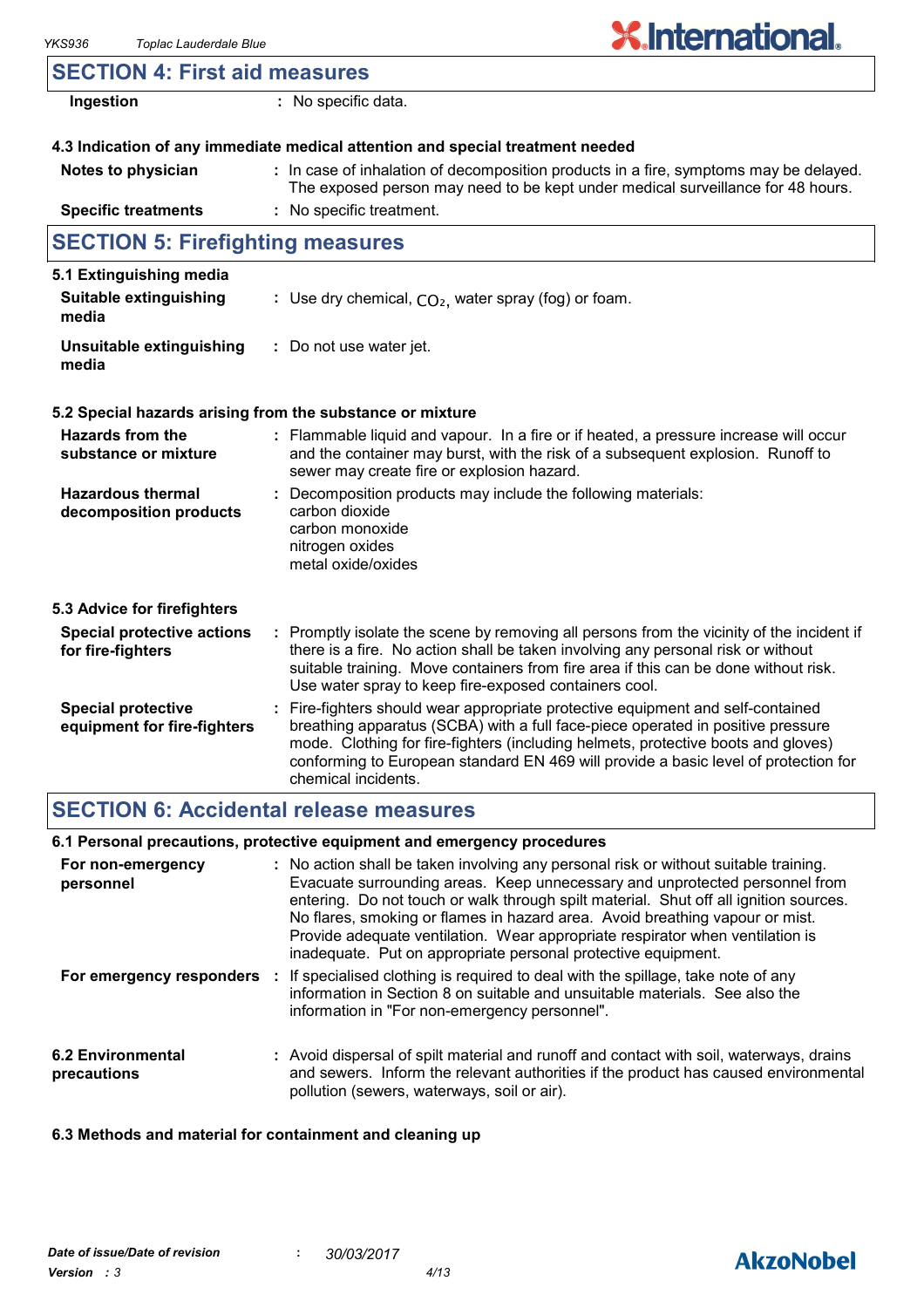### **SECTION 6: Accidental release measures**

| <b>Small spill</b>                 | : Stop leak if without risk. Move containers from spill area. Use spark-proof tools and<br>explosion-proof equipment. Dilute with water and mop up if water-soluble.<br>Alternatively, or if water-insoluble, absorb with an inert dry material and place in an<br>appropriate waste disposal container. Dispose of via a licensed waste disposal<br>contractor.                                                                                                                                                                                                                                                                                           |
|------------------------------------|------------------------------------------------------------------------------------------------------------------------------------------------------------------------------------------------------------------------------------------------------------------------------------------------------------------------------------------------------------------------------------------------------------------------------------------------------------------------------------------------------------------------------------------------------------------------------------------------------------------------------------------------------------|
| Large spill                        | : Stop leak if without risk. Move containers from spill area. Use spark-proof tools and<br>explosion-proof equipment. Approach the release from upwind. Prevent entry into<br>sewers, water courses, basements or confined areas. Wash spillages into an<br>effluent treatment plant or proceed as follows. Contain and collect spillage with non-<br>combustible, absorbent material e.g. sand, earth, vermiculite or diatomaceous earth<br>and place in container for disposal according to local regulations. Dispose of via a<br>licensed waste disposal contractor. Contaminated absorbent material may pose the<br>same hazard as the spilt product. |
| 6.4 Reference to other<br>sections | : See Section 1 for emergency contact information.<br>See Section 8 for information on appropriate personal protective equipment.<br>See Section 13 for additional waste treatment information.                                                                                                                                                                                                                                                                                                                                                                                                                                                            |

### **SECTION 7: Handling and storage**

The information in this section contains generic advice and guidance. The list of Identified Uses in Section 1 should be consulted for any available use-specific information provided in the Exposure Scenario(s).

### **7.1 Precautions for safe handling**

| <b>Protective measures</b>                | : Put on appropriate personal protective equipment (see Section 8). Do not ingest.<br>Avoid contact with eyes, skin and clothing. Avoid breathing vapour or mist. Use<br>only with adequate ventilation. Wear appropriate respirator when ventilation is<br>inadequate. Do not enter storage areas and confined spaces unless adequately<br>ventilated. Keep in the original container or an approved alternative made from a<br>compatible material, kept tightly closed when not in use. Store and use away from<br>heat, sparks, open flame or any other ignition source. Use explosion-proof electrical<br>(ventilating, lighting and material handling) equipment. Use only non-sparking tools.<br>Take precautionary measures against electrostatic discharges. Empty containers<br>retain product residue and can be hazardous. Do not reuse container. |
|-------------------------------------------|----------------------------------------------------------------------------------------------------------------------------------------------------------------------------------------------------------------------------------------------------------------------------------------------------------------------------------------------------------------------------------------------------------------------------------------------------------------------------------------------------------------------------------------------------------------------------------------------------------------------------------------------------------------------------------------------------------------------------------------------------------------------------------------------------------------------------------------------------------------|
| Advice on general<br>occupational hygiene | Eating, drinking and smoking should be prohibited in areas where this material is<br>handled, stored and processed. Workers should wash hands and face before<br>eating, drinking and smoking. Remove contaminated clothing and protective<br>equipment before entering eating areas. See also Section 8 for additional<br>information on hygiene measures.                                                                                                                                                                                                                                                                                                                                                                                                                                                                                                    |

#### **7.2 Conditions for safe storage, including any incompatibilities**

Store in accordance with local regulations. Store in a segregated and approved area. Store in original container protected from direct sunlight in a dry, cool and well-ventilated area, away from incompatible materials (see Section 10) and food and drink. Eliminate all ignition sources. Vapours are heavier than air and may spread along floors. Separate from oxidizing materials. Keep container tightly closed and sealed until ready for use. Containers that have been opened must be carefully resealed and kept upright to prevent leakage. Do not store in unlabelled containers. Use appropriate containment to avoid environmental contamination.

|  | 7.3 Specific end use(s) |  |  |  |
|--|-------------------------|--|--|--|
|--|-------------------------|--|--|--|

**Recommendations :**

| : Not available. |  |
|------------------|--|
|------------------|--|

**Industrial sector specific :** : Not available.

**solutions**

### **SECTION 8: Exposure controls/personal protection**

The information in this section contains generic advice and guidance. Information is provided based on typical anticipated uses of the product. Additional measures might be required for bulk handling or other uses that could significantly increase worker exposure or environmental releases.

#### **8.1 Control parameters**

#### **Occupational exposure limits**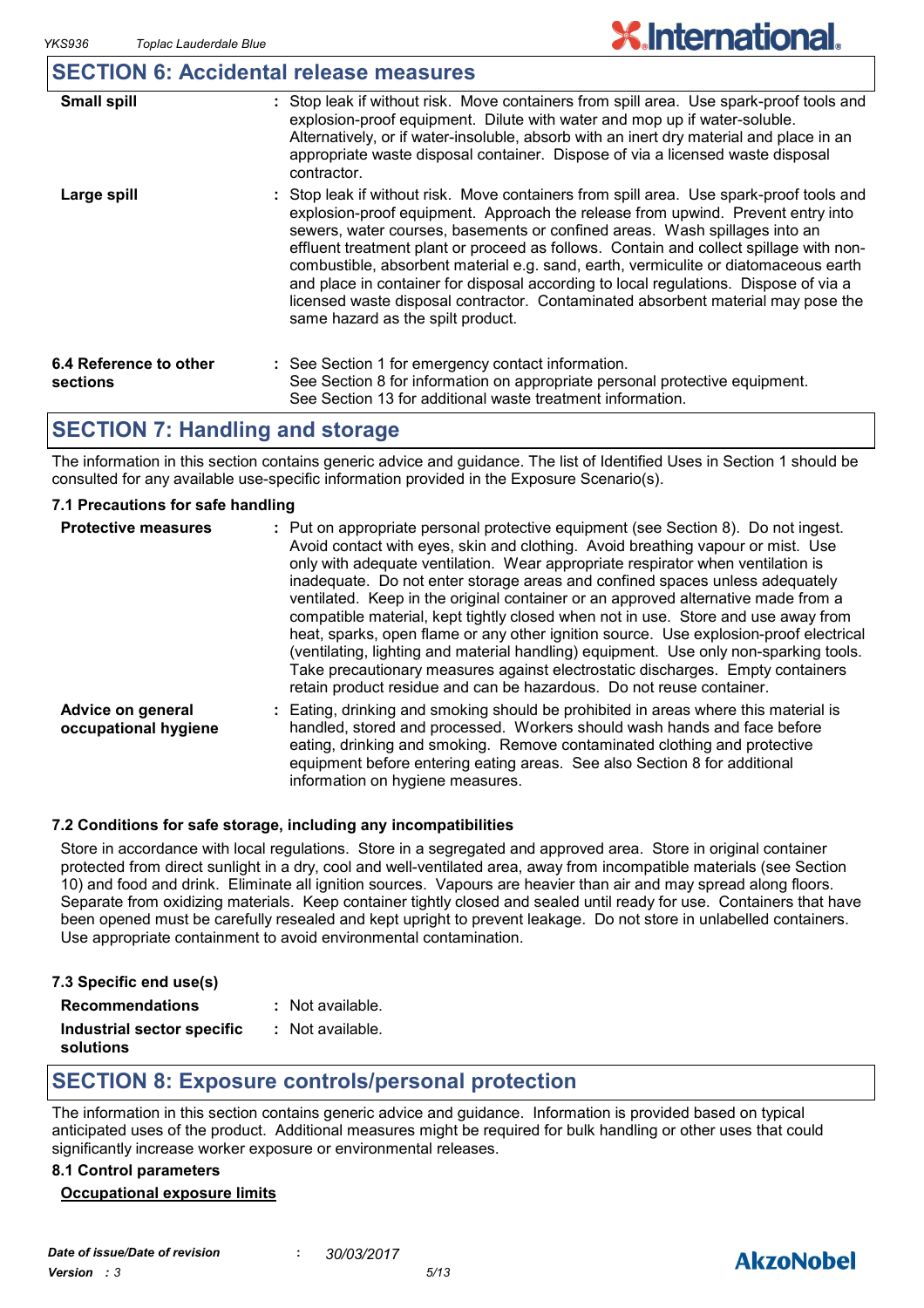### **SECTION 8: Exposure controls/personal protection**

| Product/ingredient name                                  |                                                                                                                                                                                                                                                                                                                                                                                                   | <b>Exposure limit values</b>                                                                                                                                                                                                                                                                                                                                                                                                                                                                                                                                                                                                                                                                                                                                                                                                                                                                                                                                                                                          |  |  |
|----------------------------------------------------------|---------------------------------------------------------------------------------------------------------------------------------------------------------------------------------------------------------------------------------------------------------------------------------------------------------------------------------------------------------------------------------------------------|-----------------------------------------------------------------------------------------------------------------------------------------------------------------------------------------------------------------------------------------------------------------------------------------------------------------------------------------------------------------------------------------------------------------------------------------------------------------------------------------------------------------------------------------------------------------------------------------------------------------------------------------------------------------------------------------------------------------------------------------------------------------------------------------------------------------------------------------------------------------------------------------------------------------------------------------------------------------------------------------------------------------------|--|--|
| Naphtha (petroleum), hydrotreated heavy                  |                                                                                                                                                                                                                                                                                                                                                                                                   | EU OEL (Europe).<br>TWA: 1200 mg/m <sup>3</sup> 8 hours.<br>TWA: 197 ppm 8 hours.                                                                                                                                                                                                                                                                                                                                                                                                                                                                                                                                                                                                                                                                                                                                                                                                                                                                                                                                     |  |  |
| 2-ethylhexanoic acid, zirconium salt                     |                                                                                                                                                                                                                                                                                                                                                                                                   | EH40/2005 WELs (United Kingdom (UK), 12/2011).<br>STEL: 10 mg/m <sup>3</sup> , (as Zr) 15 minutes.<br>TWA: $5 \text{ mg/m}^3$ , (as Zr) 8 hours.                                                                                                                                                                                                                                                                                                                                                                                                                                                                                                                                                                                                                                                                                                                                                                                                                                                                      |  |  |
| 2-ethylhexanoic acid, manganese salt                     |                                                                                                                                                                                                                                                                                                                                                                                                   | EH40/2005 WELs (United Kingdom (UK), 12/2011).<br>TWA: $0.5 \text{ mg/m}^3$ , (as Mn) 8 hours.                                                                                                                                                                                                                                                                                                                                                                                                                                                                                                                                                                                                                                                                                                                                                                                                                                                                                                                        |  |  |
| <b>Recommended monitoring</b><br>procedures<br>required. |                                                                                                                                                                                                                                                                                                                                                                                                   | : If this product contains ingredients with exposure limits, personal, workplace<br>atmosphere or biological monitoring may be required to determine the effectiveness<br>of the ventilation or other control measures and/or the necessity to use respiratory<br>protective equipment. Reference should be made to monitoring standards, such as<br>the following: European Standard EN 689 (Workplace atmospheres - Guidance for<br>the assessment of exposure by inhalation to chemical agents for comparison with<br>limit values and measurement strategy) European Standard EN 14042 (Workplace<br>atmospheres - Guide for the application and use of procedures for the assessment<br>of exposure to chemical and biological agents) European Standard EN 482<br>(Workplace atmospheres - General requirements for the performance of procedures<br>for the measurement of chemical agents) Reference to national guidance<br>documents for methods for the determination of hazardous substances will also be |  |  |
| <b>DNELs/DMELs</b><br>No DNELs/DMELs available.          |                                                                                                                                                                                                                                                                                                                                                                                                   |                                                                                                                                                                                                                                                                                                                                                                                                                                                                                                                                                                                                                                                                                                                                                                                                                                                                                                                                                                                                                       |  |  |
|                                                          |                                                                                                                                                                                                                                                                                                                                                                                                   |                                                                                                                                                                                                                                                                                                                                                                                                                                                                                                                                                                                                                                                                                                                                                                                                                                                                                                                                                                                                                       |  |  |
| <b>PNECs</b><br>No PNECs available                       |                                                                                                                                                                                                                                                                                                                                                                                                   |                                                                                                                                                                                                                                                                                                                                                                                                                                                                                                                                                                                                                                                                                                                                                                                                                                                                                                                                                                                                                       |  |  |
| 8.2 Exposure controls                                    |                                                                                                                                                                                                                                                                                                                                                                                                   |                                                                                                                                                                                                                                                                                                                                                                                                                                                                                                                                                                                                                                                                                                                                                                                                                                                                                                                                                                                                                       |  |  |
| Appropriate engineering<br>controls                      | : Use only with adequate ventilation. Use process enclosures, local exhaust<br>ventilation or other engineering controls to keep worker exposure to airborne<br>contaminants below any recommended or statutory limits. The engineering<br>controls also need to keep gas, vapour or dust concentrations below any lower<br>explosive limits. Use explosion-proof ventilation equipment.          |                                                                                                                                                                                                                                                                                                                                                                                                                                                                                                                                                                                                                                                                                                                                                                                                                                                                                                                                                                                                                       |  |  |
| <b>Individual protection measures</b>                    |                                                                                                                                                                                                                                                                                                                                                                                                   |                                                                                                                                                                                                                                                                                                                                                                                                                                                                                                                                                                                                                                                                                                                                                                                                                                                                                                                                                                                                                       |  |  |
| <b>Hygiene measures</b>                                  | : Wash hands, forearms and face thoroughly after handling chemical products,<br>before eating, smoking and using the lavatory and at the end of the working period.<br>Appropriate techniques should be used to remove potentially contaminated clothing.<br>Wash contaminated clothing before reusing. Ensure that eyewash stations and<br>safety showers are close to the workstation location. |                                                                                                                                                                                                                                                                                                                                                                                                                                                                                                                                                                                                                                                                                                                                                                                                                                                                                                                                                                                                                       |  |  |
| <b>Eye/face protection</b>                               | : Safety eyewear complying with an approved standard should be used when a risk<br>assessment indicates this is necessary to avoid exposure to liquid splashes, mists,<br>gases or dusts. If contact is possible, the following protection should be worn,<br>unless the assessment indicates a higher degree of protection: safety glasses with<br>side-shields.                                 |                                                                                                                                                                                                                                                                                                                                                                                                                                                                                                                                                                                                                                                                                                                                                                                                                                                                                                                                                                                                                       |  |  |
| <b>Skin protection</b>                                   |                                                                                                                                                                                                                                                                                                                                                                                                   |                                                                                                                                                                                                                                                                                                                                                                                                                                                                                                                                                                                                                                                                                                                                                                                                                                                                                                                                                                                                                       |  |  |
| <b>Hand protection</b>                                   |                                                                                                                                                                                                                                                                                                                                                                                                   | : Use chemical resistant gloves classified under Standard EN 374: Protective gloves<br>against chemicals and micro-organisms. Recommended: Viton® or Nitrile<br>gloves. When prolonged or frequently repeated contact may occur, a glove with a<br>protection class of 6 (breakthrough time greater than 480 minutes according to EN<br>374) is recommended. When only brief contact is expected, a glove with a<br>protection class of 2 or higher (breakthrough time greater than 30 minutes<br>according to EN 374) is recommended. The user must check that the final choice<br>of type of glove selected for handling this product is the most appropriate and takes<br>into account the particular conditions of use, as included in the user's risk<br>assessment. NOTICE: The selection of a specific glove for a particular application<br>and duration of use in a workplace should also take into account all relevant                                                                                     |  |  |
| Date of issue/Date of revision                           | 30/03/2017                                                                                                                                                                                                                                                                                                                                                                                        | <b>Alizablahal</b>                                                                                                                                                                                                                                                                                                                                                                                                                                                                                                                                                                                                                                                                                                                                                                                                                                                                                                                                                                                                    |  |  |

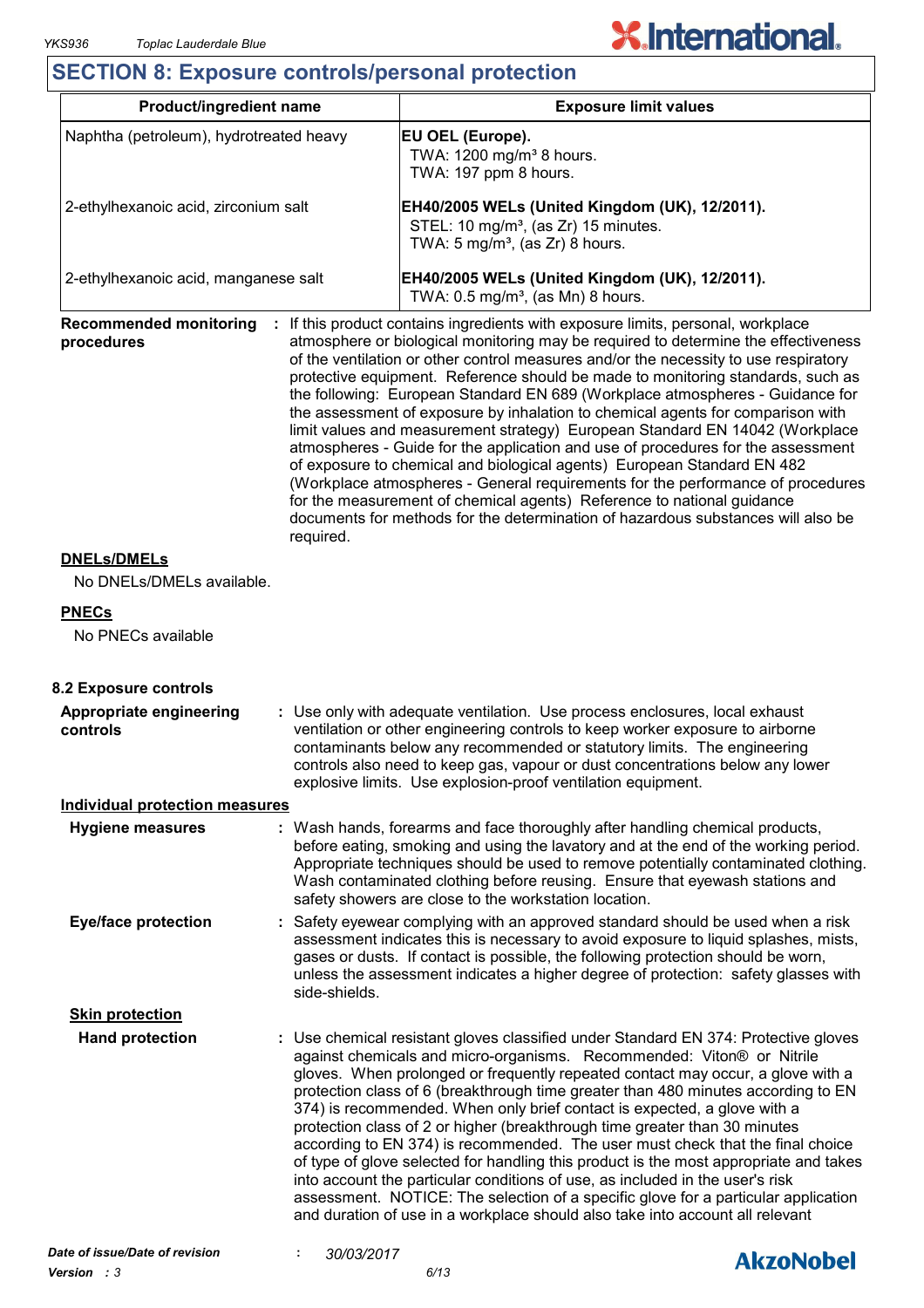|                                           | <b>SECTION 8: Exposure controls/personal protection</b>                                                                                                                                                                                                                                                                                                                                                                                                                                                                                              |
|-------------------------------------------|------------------------------------------------------------------------------------------------------------------------------------------------------------------------------------------------------------------------------------------------------------------------------------------------------------------------------------------------------------------------------------------------------------------------------------------------------------------------------------------------------------------------------------------------------|
|                                           | workplace factors such as, but not limited to: Other chemicals which may be<br>handled, physical requirements (cut/puncture protection, dexterity, thermal<br>protection), potential body reactions to glove materials, as well as the instructions/<br>specifications provided by the glove supplier. Barrier creams may help to protect<br>the exposed areas of the skin but should not be applied once exposure has<br>occurred.                                                                                                                  |
| <b>Body protection</b>                    | : Personal protective equipment for the body should be selected based on the task<br>being performed and the risks involved and should be approved by a specialist<br>before handling this product. When there is a risk of ignition from static electricity,<br>wear anti-static protective clothing. For the greatest protection from static<br>discharges, clothing should include anti-static overalls, boots and gloves. Refer to<br>European Standard EN 1149 for further information on material and design<br>requirements and test methods. |
| Other skin protection                     | : Appropriate footwear and any additional skin protection measures should be<br>selected based on the task being performed and the risks involved and should be<br>approved by a specialist before handling this product.                                                                                                                                                                                                                                                                                                                            |
| <b>Respiratory protection</b>             | : Use a properly fitted, air-purifying or air-fed respirator complying with an approved<br>standard if a risk assessment indicates this is necessary. Respirator selection<br>must be based on known or anticipated exposure levels, the hazards of the product<br>and the safe working limits of the selected respirator.                                                                                                                                                                                                                           |
| <b>Environmental exposure</b><br>controls | Emissions from ventilation or work process equipment should be checked to<br>ensure they comply with the requirements of environmental protection legislation.<br>In some cases, fume scrubbers, filters or engineering modifications to the process<br>equipment will be necessary to reduce emissions to acceptable levels.                                                                                                                                                                                                                        |

## **SECTION 9: Physical and chemical properties**

#### Liquid. **: Appearance Physical state** Colour. **: 9.1 Information on basic physical and chemical properties**

| Colour                                                            | : Blue.                                                                                          |
|-------------------------------------------------------------------|--------------------------------------------------------------------------------------------------|
| Odour                                                             | : Solvent.                                                                                       |
| <b>Odour threshold</b>                                            | : Not available.                                                                                 |
| рH                                                                | : Not applicable.                                                                                |
| Melting point/freezing point                                      | $:$ Not available.                                                                               |
| Initial boiling point and<br>boiling range                        | : Lowest known value: 155 to 217°C (311 to 422.6°F)(Naphtha (petroleum),<br>hydrotreated heavy). |
| <b>Flash point</b>                                                | : Closed cup: $42^{\circ}$ C                                                                     |
| <b>Evaporation rate</b>                                           | : Not available.                                                                                 |
| <b>Flammability (solid, gas)</b>                                  | : Not available.                                                                                 |
| Upper/lower flammability or<br>explosive limits                   | : Greatest known range: Lower: 1.4% Upper: 7.6% (Naphtha (petroleum),<br>hydrotreated heavy)     |
| Vapour pressure                                                   | $:$ Not available.                                                                               |
| <b>Vapour density</b>                                             | : Not available.                                                                                 |
| <b>Relative density</b>                                           | : 0.99                                                                                           |
| Solubility(ies)                                                   | : Insoluble in the following materials: cold water.                                              |
| <b>Partition coefficient: n-octanol/: Not available.</b><br>water |                                                                                                  |
| <b>Auto-ignition temperature</b>                                  | $\therefore$ Not available.                                                                      |
| <b>Decomposition temperature</b>                                  | $\therefore$ Not available.                                                                      |
| <b>Viscosity</b>                                                  | : Kinematic (room temperature): $329 \text{ mm}^2/\text{s}$                                      |
| <b>Explosive properties</b>                                       | $:$ Not available.                                                                               |
| <b>Oxidising properties</b>                                       | : Not available.                                                                                 |

**9.2 Other information**

### **AkzoNobel**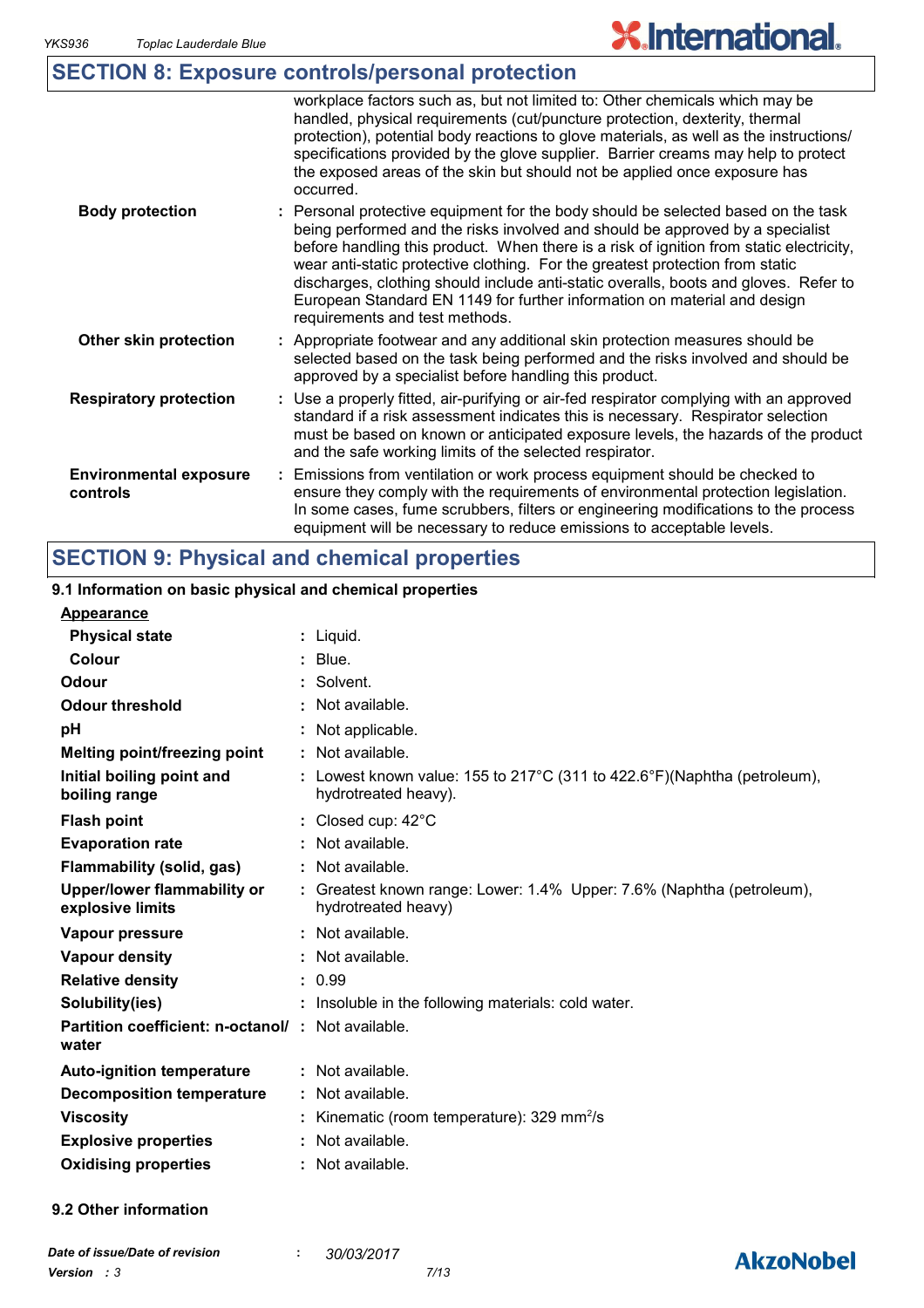### **SECTION 9: Physical and chemical properties**

No additional information.

### **10.6 Hazardous decomposition products 10.4 Conditions to avoid** : Avoid all possible sources of ignition (spark or flame). Do not pressurise, cut, weld, braze, solder, drill, grind or expose containers to heat or sources of ignition. Under normal conditions of storage and use, hazardous decomposition products **:** should not be produced. **10.2 Chemical stability** Reactive or incompatible with the following materials: oxidizing materials **: 10.5 Incompatible materials : 10.3 Possibility of hazardous reactions :** Under normal conditions of storage and use, hazardous reactions will not occur. **SECTION 10: Stability and reactivity 10.1 Reactivity :** No specific test data related to reactivity available for this product or its ingredients.

### **SECTION 11: Toxicological information**

### **11.1 Information on toxicological effects**

### **Acute toxicity**

| <b>Product/ingredient name</b>             | Result       | <b>Species</b> | <b>Dose</b> | <b>Exposure</b> |
|--------------------------------------------|--------------|----------------|-------------|-----------------|
| Naphtha (petroleum),<br>hydrotreated heavy | LD50 Oral    | Rat            | 6000 mg/kg  |                 |
| 2-ethylhexanoic acid,<br>zirconium salt    | ILD50 Dermal | Rabbit         | $>5$ g/kg   |                 |
|                                            | LD50 Oral    | Rat            | $>5$ g/kg   |                 |
| 2-butanone oxime                           | ILD50 Dermal | Rat            | 1001 mg/kg  | -               |

**Conclusion/Summary :** Not available.

#### **Irritation/Corrosion**

| Product/ingredient name                          | <b>Result</b>          | <b>Species</b> | <b>Score</b>    | <b>Exposure</b>      | <b>Observation</b> |
|--------------------------------------------------|------------------------|----------------|-----------------|----------------------|--------------------|
| 2-butanone oxime                                 | Eyes - Severe irritant | Rabbit         |                 | 100<br>microliters   |                    |
| <b>Conclusion/Summary</b>                        | $:$ Not available.     |                |                 |                      |                    |
| <b>Sensitisation</b>                             |                        |                |                 |                      |                    |
| <b>Conclusion/Summary</b>                        | $:$ Not available.     |                |                 |                      |                    |
| <b>Mutagenicity</b>                              |                        |                |                 |                      |                    |
| <b>Conclusion/Summary</b>                        | $:$ Not available.     |                |                 |                      |                    |
| <b>Carcinogenicity</b>                           |                        |                |                 |                      |                    |
| <b>Conclusion/Summary</b>                        | $:$ Not available.     |                |                 |                      |                    |
| <b>Reproductive toxicity</b>                     |                        |                |                 |                      |                    |
| <b>Conclusion/Summary</b>                        | $:$ Not available.     |                |                 |                      |                    |
| <u>Teratogenicity</u>                            |                        |                |                 |                      |                    |
| <b>Conclusion/Summary</b>                        | $:$ Not available.     |                |                 |                      |                    |
| Specific target organ toxicity (single exposure) |                        |                |                 |                      |                    |
| Product/ingredient name                          | Category               |                | <b>Route of</b> | <b>Target organs</b> |                    |

| Product/ingredient name              | Category   | Route of<br>exposure | Target organs    |
|--------------------------------------|------------|----------------------|------------------|
| 2-ethylhexanoic acid, manganese salt | Category 2 | Oral                 | l Not determined |

#### **Specific target organ toxicity (repeated exposure)**

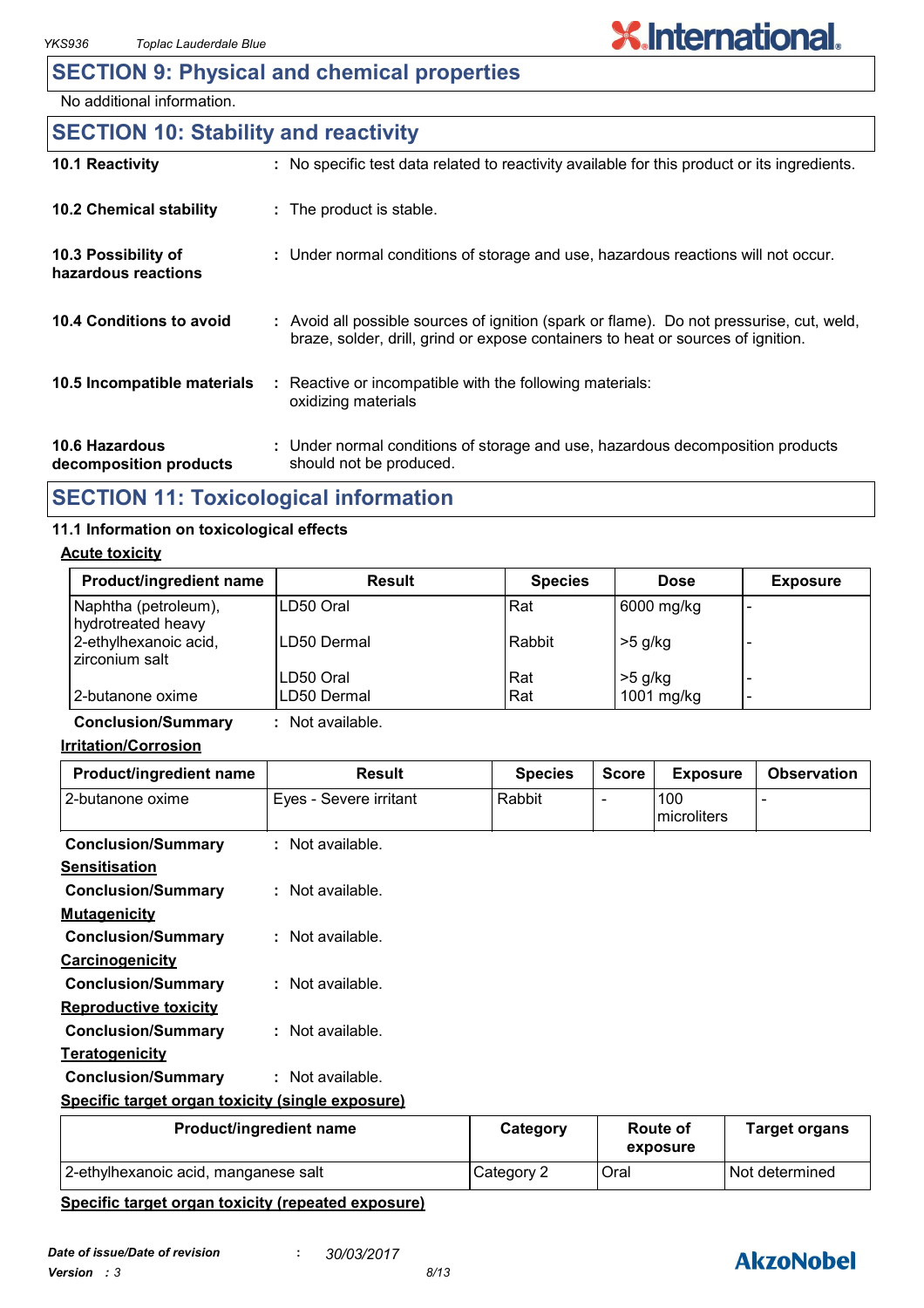## **SECTION 11: Toxicological information**

Not available.

| <b>Aspiration hazard</b>                                     |                                                                                                                                            |                                                                                          |  |
|--------------------------------------------------------------|--------------------------------------------------------------------------------------------------------------------------------------------|------------------------------------------------------------------------------------------|--|
|                                                              | Product/ingredient name                                                                                                                    | Result                                                                                   |  |
| Naphtha (petroleum), hydrotreated heavy                      |                                                                                                                                            | <b>ASPIRATION HAZARD - Category 1</b>                                                    |  |
| Information on likely routes : Not available.<br>of exposure |                                                                                                                                            |                                                                                          |  |
| <b>Potential acute health effects</b>                        |                                                                                                                                            |                                                                                          |  |
| Eye contact                                                  | : No known significant effects or critical hazards.                                                                                        |                                                                                          |  |
| <b>Inhalation</b>                                            | : Exposure to decomposition products may cause a health hazard. Serious effects<br>may be delayed following exposure.                      |                                                                                          |  |
| <b>Skin contact</b>                                          | : Defatting to the skin. May cause skin dryness and irritation.                                                                            |                                                                                          |  |
| Ingestion                                                    | : No known significant effects or critical hazards.                                                                                        |                                                                                          |  |
|                                                              | Symptoms related to the physical, chemical and toxicological characteristics                                                               |                                                                                          |  |
| Eye contact                                                  | : No specific data.                                                                                                                        |                                                                                          |  |
| <b>Inhalation</b>                                            | : Adverse symptoms may include the following:<br>headache<br>drowsiness/fatigue<br>dizziness/vertigo<br>muscle weakness<br>unconsciousness |                                                                                          |  |
| <b>Skin contact</b>                                          | : Adverse symptoms may include the following:<br>irritation<br>dryness<br>cracking                                                         |                                                                                          |  |
| Ingestion                                                    | : No specific data.                                                                                                                        |                                                                                          |  |
|                                                              | Delayed and immediate effects as well as chronic effects from short and long-term exposure                                                 |                                                                                          |  |
| <b>Short term exposure</b>                                   |                                                                                                                                            |                                                                                          |  |
| <b>Potential immediate</b><br>effects                        | : Not available.                                                                                                                           |                                                                                          |  |
| <b>Potential delayed effects</b>                             | : Not available.                                                                                                                           |                                                                                          |  |
| Long term exposure<br><b>Potential immediate</b><br>effects  | : Not available.                                                                                                                           |                                                                                          |  |
| <b>Potential delayed effects</b>                             | : Not available.                                                                                                                           |                                                                                          |  |
| <b>Potential chronic health effects</b><br>Not available.    |                                                                                                                                            |                                                                                          |  |
| <b>Conclusion/Summary</b>                                    | : Not available.                                                                                                                           |                                                                                          |  |
| General                                                      | or dermatitis.                                                                                                                             | : Prolonged or repeated contact can defat the skin and lead to irritation, cracking and/ |  |
| Carcinogenicity                                              | : No known significant effects or critical hazards.                                                                                        |                                                                                          |  |
| <b>Mutagenicity</b>                                          | : No known significant effects or critical hazards.                                                                                        |                                                                                          |  |
| <b>Teratogenicity</b>                                        | : No known significant effects or critical hazards.                                                                                        |                                                                                          |  |
| <b>Developmental effects</b>                                 | : No known significant effects or critical hazards.                                                                                        |                                                                                          |  |
| <b>Fertility effects</b>                                     | : No known significant effects or critical hazards.                                                                                        |                                                                                          |  |
| <b>Other information</b>                                     | : Not available.                                                                                                                           |                                                                                          |  |

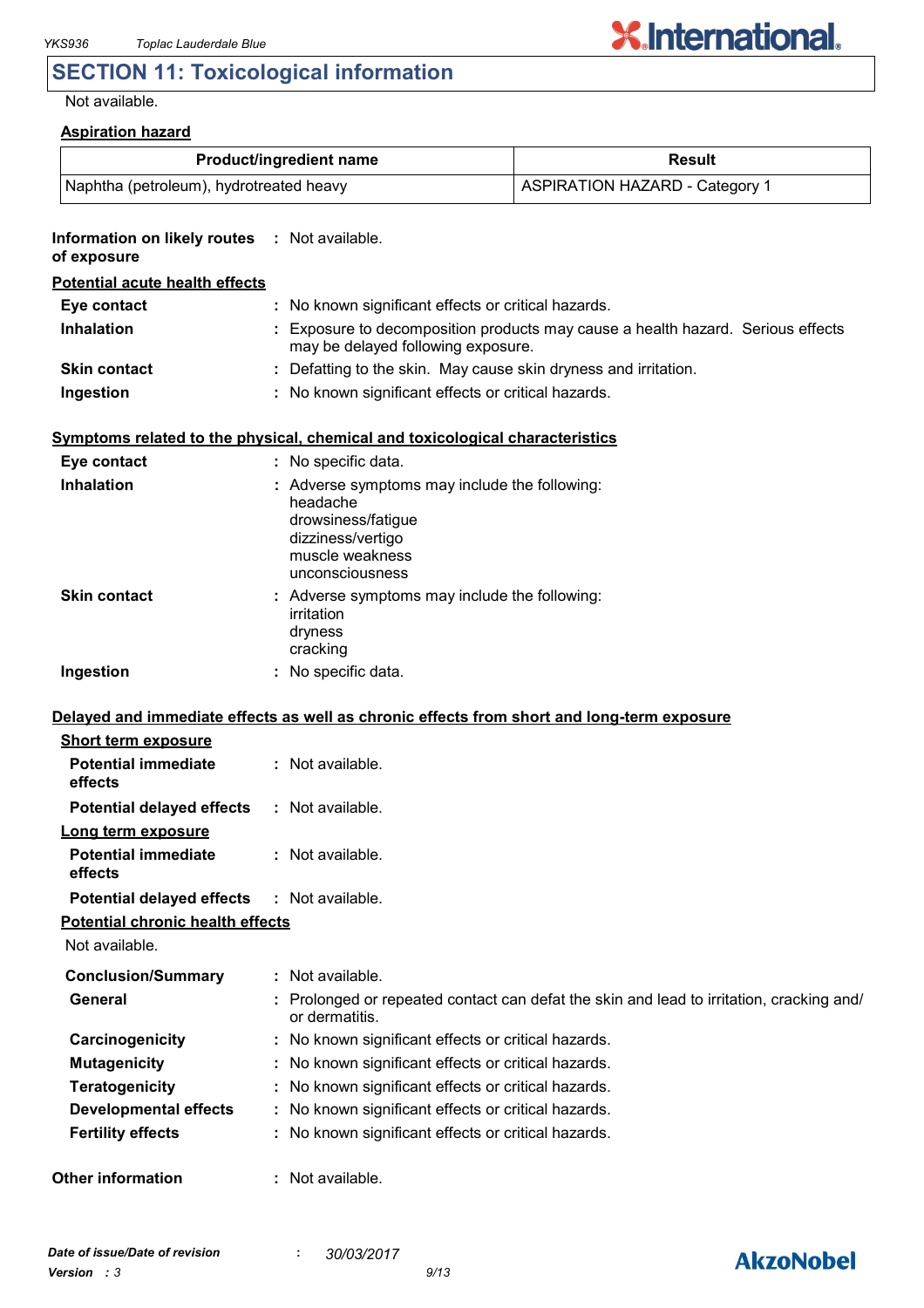### **SECTION 12: Ecological information**

#### **12.1 Toxicity**

| <b>Product/ingredient name</b> | <b>Result</b>                                   | <b>Species</b>             | <b>Exposure</b> |
|--------------------------------|-------------------------------------------------|----------------------------|-----------------|
| l 2-butanone oxime             | Acute LC50 843000 to 914000 µg/l<br>Fresh water | Fish - Pimephales promelas | 196 hours       |
| <b>Conclusion/Summary</b>      | : Not available.                                |                            |                 |

### **12.2 Persistence and degradability**

**Conclusion/Summary :** Not available.

#### **12.3 Bioaccumulative potential**

| Product/ingredient name                    | $LogP_{ow}$                      | <b>BCF</b>           | <b>Potential</b> |
|--------------------------------------------|----------------------------------|----------------------|------------------|
| Naphtha (petroleum),<br>hydrotreated heavy | $\overline{\phantom{0}}$         | 10 to 2500           | high             |
| 2-ethylhexanoic acid,<br>zirconium salt    |                                  | 2.96                 | low              |
| 2-butanone oxime<br>2-ethylhexanoic acid,  | 0.63<br>$\overline{\phantom{0}}$ | 15.011872336<br>2.96 | low<br>low       |
| manganese salt                             |                                  |                      |                  |

| 12.4 Mobility in soil                     |                  |
|-------------------------------------------|------------------|
| Soil/water partition<br>coefficient (Koc) | : Not available. |
| <b>Mobility</b>                           | : Not available. |

### **12.5 Results of PBT and vPvB assessment**

| <b>PBT</b>  | : Not applicable. |
|-------------|-------------------|
| <b>vPvB</b> | : Not applicable. |

**12.6 Other adverse effects** : No known significant effects or critical hazards.

### **SECTION 13: Disposal considerations**

The information in this section contains generic advice and guidance. The list of Identified Uses in Section 1 should be consulted for any available use-specific information provided in the Exposure Scenario(s).

### **13.1 Waste treatment methods**

### **Product**

| <b>Methods of disposal</b> | : The generation of waste should be avoided or minimised wherever possible.<br>Disposal of this product, solutions and any by-products should at all times comply<br>with the requirements of environmental protection and waste disposal legislation<br>and any regional local authority requirements.<br>Dispose of surplus and non-recyclable products via a licensed waste disposal<br>contractor. Waste should not be disposed of untreated to the sewer unless fully<br>compliant with the requirements of all authorities with jurisdiction. |
|----------------------------|-----------------------------------------------------------------------------------------------------------------------------------------------------------------------------------------------------------------------------------------------------------------------------------------------------------------------------------------------------------------------------------------------------------------------------------------------------------------------------------------------------------------------------------------------------|
| Hazardous wasto            | The classification of the product may meet the criteria for a hazardous waste                                                                                                                                                                                                                                                                                                                                                                                                                                                                       |

**Hazardous waste :** The classification of the product may meet the criteria for a hazardous waste.

### **European waste catalogue (EWC)**

| Code number                                    | <b>Waste designation</b>                                                                                                                                                                                                                      |
|------------------------------------------------|-----------------------------------------------------------------------------------------------------------------------------------------------------------------------------------------------------------------------------------------------|
| EWC 08 01 11*                                  | waste paint and varnish containing organic solvents or other hazardous substances                                                                                                                                                             |
| <b>Packaging</b><br><b>Methods of disposal</b> | : Dispose of containers contaminated by the product in accordance with local or<br>national legal provisions. This material and its container must be disposed of as<br>hazardous waste. Dispose of via a licensed waste disposal contractor. |

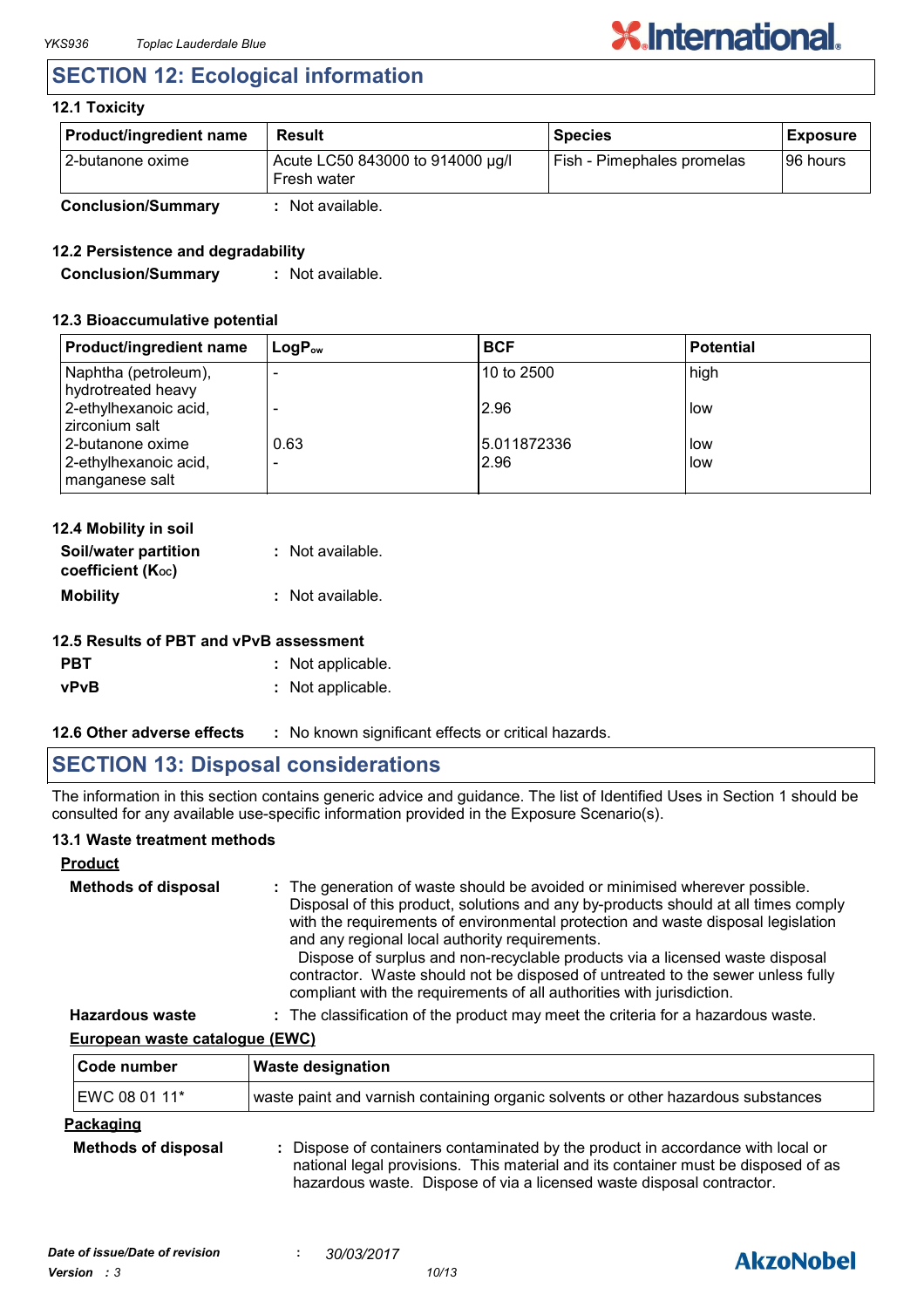### **SECTION 13: Disposal considerations**

**Special precautions :** This material and its container must be disposed of in a safe way. Care should be taken when handling emptied containers that have not been cleaned or rinsed out. Empty containers or liners may retain some product residues. Vapour from product residues may create a highly flammable or explosive atmosphere inside the container. Do not cut, weld or grind used containers unless they have been cleaned thoroughly internally. Avoid dispersal of spilt material and runoff and contact with soil, waterways, drains and sewers.

### **SECTION 14: Transport information**

|                                    | <b>ADR/RID</b>                                                      | <b>IMDG</b>    | <b>IATA</b>    |
|------------------------------------|---------------------------------------------------------------------|----------------|----------------|
| 14.1 UN number                     | <b>UN1263</b>                                                       | <b>UN1263</b>  | <b>UN1263</b>  |
| 14.2 UN proper<br>shipping name    | <b>PAINT</b>                                                        | <b>PAINT</b>   | <b>PAINT</b>   |
| 14.3 Transport<br>hazard class(es) | $\mathbf{3}$                                                        | 3              | $\mathbf{3}$   |
| 14.4 Packing<br>group              | $\mathbf{III}$                                                      | $\mathbf{III}$ | $\mathbf{III}$ |
| 14.5<br>Environmental<br>hazards   | No.                                                                 | No.            | No.            |
| <b>Additional</b><br>information   | <b>Special provisions</b><br>640 (E)<br><b>Tunnel code</b><br>(D/E) |                | $\overline{a}$ |

**IMDG Code Segregation group :** Not applicable.

**14.6 Special precautions for : Transport within user's premises:** always transport in closed containers that are **user** upright and secure. Ensure that persons transporting the product know what to do in the event of an accident or spillage.

| 14.7 Transport in bulk         | : Not available. |
|--------------------------------|------------------|
| according to Annex II of       |                  |
| <b>Marpol and the IBC Code</b> |                  |

### **SECTION 15: Regulatory information**

**15.1 Safety, health and environmental regulations/legislation specific for the substance or mixture EU Regulation (EC) No. 1907/2006 (REACH)**

#### **Annex XIV - List of substances subject to authorisation**

#### **Annex XIV**

**Substances of very high concern**

None of the components are listed.

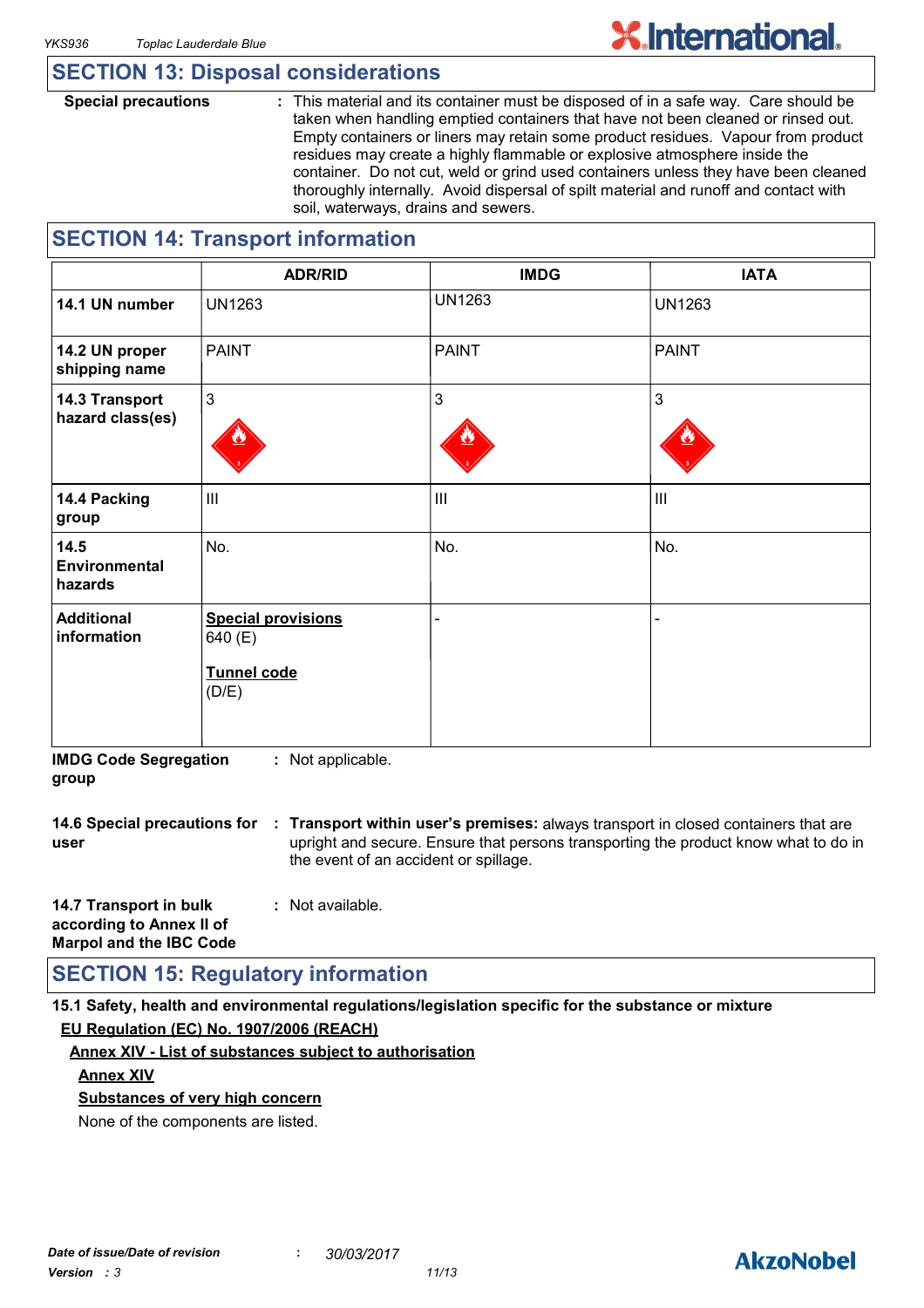### **SECTION 15: Regulatory information**

| <b>Annex XVII - Restrictions</b><br>on the manufacture,<br>placing on the market<br>and use of certain<br>dangerous substances,<br>mixtures and articles | : Not applicable. |
|----------------------------------------------------------------------------------------------------------------------------------------------------------|-------------------|
| Other EU regulations                                                                                                                                     |                   |
| <b>Europe inventory</b>                                                                                                                                  | : Not determined. |
| <u>Special packaging requirements</u>                                                                                                                    |                   |
| <b>Containers to be fitted</b><br>with child-resistant<br>fastenings                                                                                     | : Not applicable. |

**Tactile warning of danger : Not applicable.** 

| <b>Product/ingredient name</b>                                | Carcinogenic<br>effects | <b>Mutagenic effects</b> | Developmental<br>effects                                   | <b>Fertility effects</b>                 |
|---------------------------------------------------------------|-------------------------|--------------------------|------------------------------------------------------------|------------------------------------------|
| 2-ethylhexanoic acid,<br>zirconium salt                       | -                       |                          | Repr. 2, H361d<br>(Unborn child) (oral)                    | Repr. 2, H361f<br>$ $ (Fertility) (oral) |
| l 2-butanone oxime<br>2-ethylhexanoic acid,<br>manganese salt | Carc. 2, H351<br>-      |                          | Repr. 2, H361d<br>(Unborn child) (oral) (Fertility) (oral) | Repr. 2, H361f                           |

**Ozone depleting substances (1005/2009/EU)**

Not listed.

#### **Prior Informed Consent (PIC) (649/2012/EU)**

Not listed.

#### **National regulations**

- **References :** Conforms to Regulation (EC) No. 1907/2006 (REACH), Annex II and Regulation (EC) No. 1272/2008 (CLP)
- **15.2 Chemical safety :** No Chemical Safety Assessment has been carried out.

**assessment**

### **SECTION 16: Other information**

 $\nabla$  Indicates information that has changed from previously issued version.

| <b>Abbreviations and</b> | $:$ ATE = Acute Toxicity Estimate                                             |
|--------------------------|-------------------------------------------------------------------------------|
| acronyms                 | CLP = Classification, Labelling and Packaging Regulation [Regulation (EC) No. |
|                          | 1272/2008]                                                                    |
|                          | DMEL = Derived Minimal Effect Level                                           |
|                          | DNEL = Derived No Effect Level                                                |
|                          | EUH statement = CLP-specific Hazard statement                                 |
|                          | PBT = Persistent, Bioaccumulative and Toxic                                   |
|                          | PNEC = Predicted No Effect Concentration                                      |
|                          | <b>RRN = REACH Registration Number</b>                                        |
|                          | vPvB = Very Persistent and Very Bioaccumulative                               |

#### **Procedure used to derive the classification according to Regulation (EC) No. 1272/2008 [CLP/GHS]**

| <b>Classification</b> | <b>Justification</b>  |
|-----------------------|-----------------------|
| Flam. Liq. 3, H226    | On basis of test data |

### **AkzoNobel**